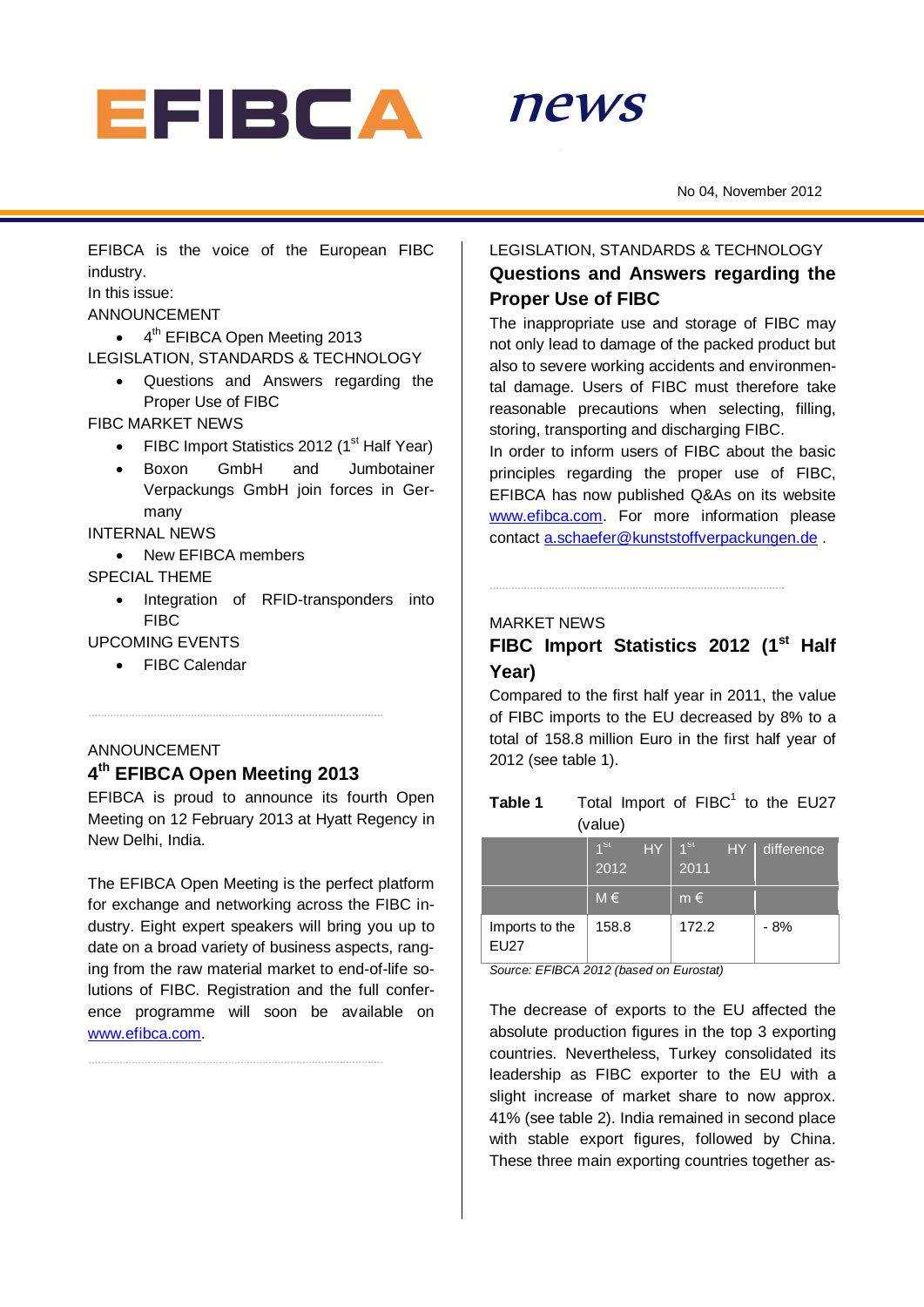sume approx. 85% of the total import value to the EU27 zone. Remarkably, Bangladesh and Serbia were able to increase the value of imported FIBC to the EU despite of the general drop.

| Table 2             | Top 6 Exporting Countries of FIBC to |
|---------------------|--------------------------------------|
| the EU27 (by value) |                                      |

|                       |                 | 1. HY 2012 |                        | 1 HY 2011 |                        |
|-----------------------|-----------------|------------|------------------------|-----------|------------------------|
| 1. HY<br>2012<br>Rank | Country         | $m \in$    | Import<br><b>Share</b> | $m \in$   | Import<br><b>Share</b> |
| $1 \rightarrow$       | Turkey          | 66.0       | 41.6%                  | 70.5      | 40.7%                  |
| $2 \rightarrow$       | India           | 55.4       | 34.9%                  | 58.9      | 34.2%                  |
| $3 \rightarrow$       | China           | 15.2       | 9.6%                   | 16.2      | 9.3%                   |
| $4 \rightarrow$       | Bang-<br>ladesh | 8.5        | 5.4%                   | 7.3       | 4.2%                   |
| $5 \rightarrow$       | Serbia          | 4.5        | 2.8%                   | 3.4       | 2.0%                   |
| $6 \rightarrow$       | Thai-<br>land   | 2.8        | 1.8%                   | 3.1       | 1.8%                   |

*Source: EFIBCA 2012 (based on Eurostat)*

 $\rightarrow$  no change in rank compared to the previous year

 $\pi$  up in rank compared to the previous year

 $\triangleleft$  down in rank compared to the previous year

For more details please contact a.schaefer@efibca.com.

### MARKET NEWS

# **Boxon GmbH and Jumbotainer Verpackungs GmbH join forces in Germany**

Boxon and Jumbotainer are now joining forces by Boxon Group acquiring Jumbotainer in Syke, Germany. The Company will put focus on high level of services and independence for its customers. Jumbotainer will become a corner stone in the Boxon Bulk division, focusing on the German market. [a.schaefer@efibca.com](mailto:a.schaefer@efibca.com)

## INTERNAL NEWS **New EFIBCA members**

EFIBCA warmly welcomes Christoph Burckard AG, machine manufacturer in Basel, Switzerland, as new associated member.

### SPECIAL THEME

## **Integration of RFID-transponders into FIBC**

## *by Matthias Grzib, Institute for Distribution and Trade Logistics (IDH), Dortmund (Germany)*

In the past few years, tagging objects with RFIDtransponders (RFID = radio frequency identification) made many different benefits available. Using RFID technology allows for e.g. accelerated processes for incoming and outgoing goods and the necessary updates of the warehouse management system. Permanent stock keeping and a fully automated and continuous tracking and tracing are further benefits. Especially the advantages of the radio based communication compared to the normally used optically based marking systems e.g. 1D-Barcodes, 2D-Matrixcodes, OCR or pictograms are one reason for this new technology's success. Optical marking and identification systems have some systemic drawbacks. These are for instance:

- Dependency on a direct line of sight
- dirty, damaged or faded markings e.g. caused by typical stresses during transport, handling or warehousing (THW) – can lead to identification difficulties and errors
- Markings covered by other packages caused by stacking, cannot be identified
- Markings on flexible packaging can get deformed, thus making it extremely hard or even impossible to identify

The RFID technology on the other hand does not need a clear line of sight to the transponder to get the information stored on it. The radio signals can penetrate most material except for metal and other conducting substances. This allows for the simultaneous identification of several objects that are for instance stacked on a pallet without having them separated. The penetrative abilities also make it possible to better protect transponders against mechanical, climatic or chemical stresses by encasing them in durable plastic. Despite these advantages, the RFID technology is only used to a rather limited extend in flexible packaging like FIBC, because it is more expensive than optical markings technologies.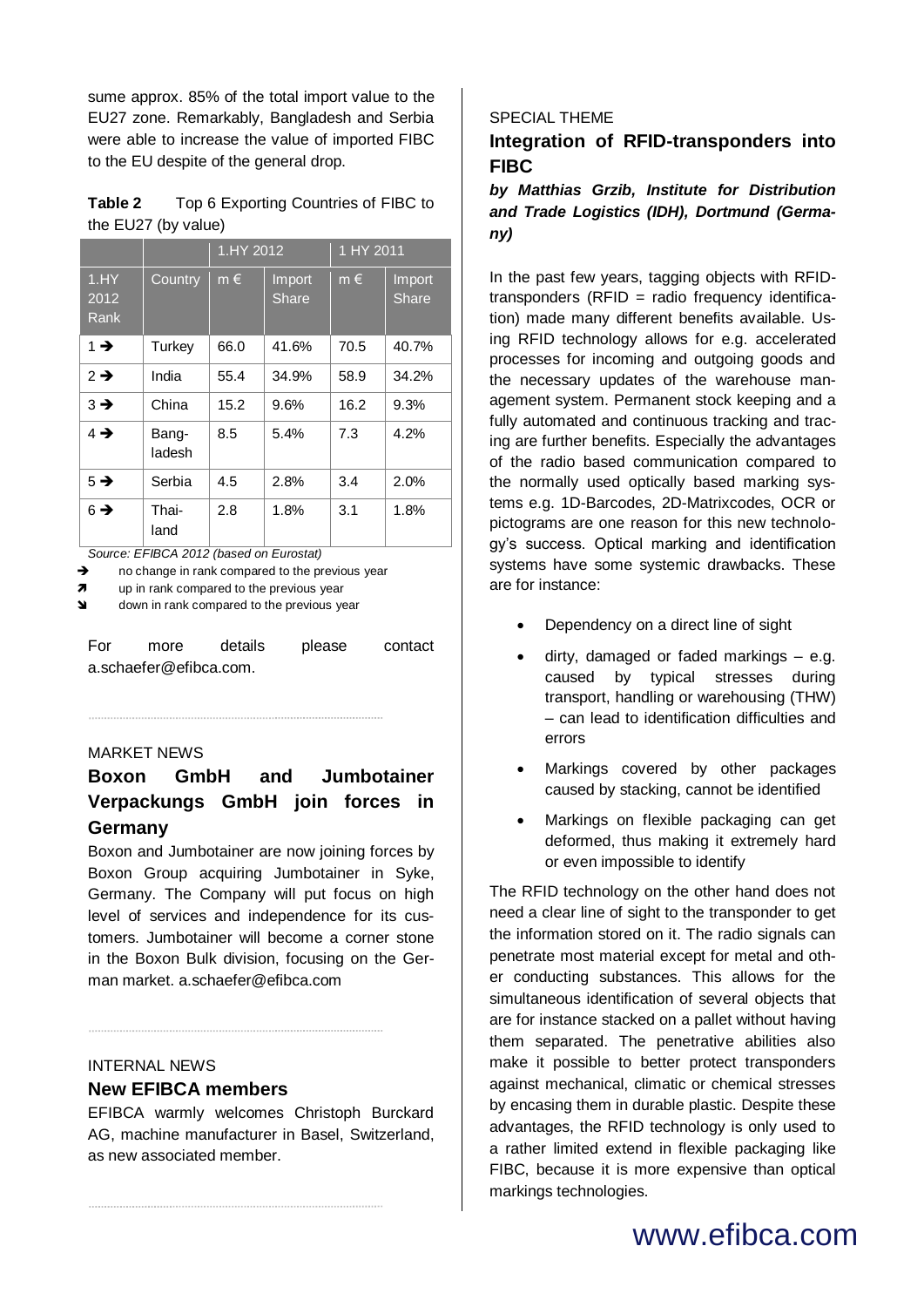Currently RFID is mainly integrated into solid objects and packaging e.g. cardboard or plastics boxes. One reason for this is, that due to the properties of solid packaging respectively packaging material the transponders can be protected more easily against the above mentioned stresses.

The integration of RFID tags into flexible packaging has not been realized yet as flexible materials pose a challenge for RFID integration and require the implementation of special protective measures. The standard RFID (inlay) transponder is sensitive to bending stresses at the area were RFID chip and the transponders antenna structure are bonded together. These bending stresses can be caused by coarse pellets or granulates – e.g. wooden logs or coal briquettes – that form through the flexible packaging and can render a RFID tag useless.



**Figure 1:** Typical RFID transponder (13,56 MHz)

Figure 1 shows the typical components a RFID transponder consists of (in this case a HFtransponder operating at a frequency of 13,56 MHz).

To still benefit from the afore mentioned advantages of the RFID technology in the flexible packaging industry the Institute for Distribution and Trade Logistics (IDH) in Dortmund (Germany) carried out the research and development project "Integration of the RFID technology into flexible packaging taking into account the resistance against typical transport, handling and warehousing stresses". After two years of an excellent cooperation with companies from the packaging and RFID industries as well as future users of the researched topics from the chemical industry this project has been successfully finished in July. This R&D project (IGF-No. 16830 N/1) was funded via the German Federation of Industrial Research Associations (AiF) as part of the "Program

for Industrial Collective Research (IGF)" by the German Federal Ministry of Economics and Technology according to an official decision of the German Bundestag. The results of this project show that despite these – at first glance – rather obstructive properties of flexible packaging a reliable integration of the RFID technology is feasible.

## *How to fix RFID on a FIBC*

With the aim to find efficient and economically reasonable methods for integrating RFID transponders into FIBC the used materials and manufacturing processes were analyzed. The fact, that FIBC are normally produced by hand simplifies implementing the integration process into existing production lines – without the need of changing them significantly. Methods that were identified as being well suited is sewing the tags in or on as well as applying them to already attached labels (by sewing or gluing).



### **Figure 2:** Methods for integrating RFID into **FIBC**

Figure 2 shows some examples of integrated RFID transponders. Of course attaching the transponder to an already existing label is the easiest way, as long as it is assured that the label stay with the FIBC permanently and does not get detached by typical THW-stresses.

Alternatively the transponders can be sewed directly into or onto the seam of a FIBC, thereby reducing the danger of losing the transponder significantly. Using this method requires the attention to either prevent arising stretching forces to reach the transponder or to ensure that the transponder an survive these stresses due to its rugged design. This can be done by e.g. encasing the sensi-

# www.efibca.com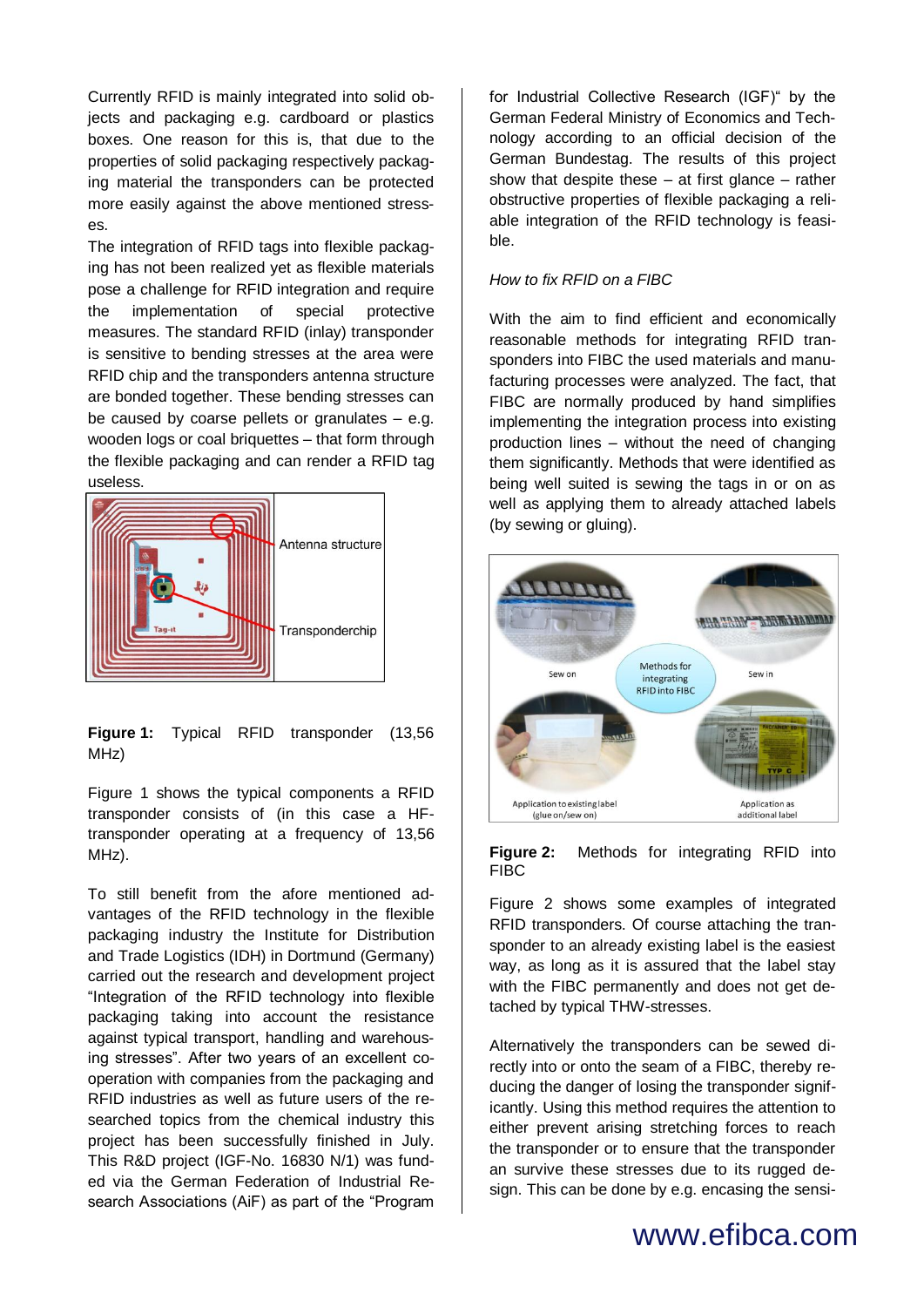tive parts in plastics. The THW processes prior to the actual use of a FIBC are also a challenge for RFID transponders. It is a widely used practice to press Big Bags to bales for transportation on pallets. If the transponder is located at a position that gets strongly bend or pressed together it can get damaged beyond functioning. Still there will be areas or seams on the FIBC that will stay in a straight line.

This is where a transponder should be applied.

The exact point where the transponder is going to be attached to a Big Bag has to be chosen on a case-bycase basis.



Figure 3 shows possible positions on a FIBC that have been determined

**Figure 3:** Possible positions for a RFID transponder on a FIBC

during the tests of the R&D project at which the stresses to an attached RFID transponder will be relatively low.

### *Does it necessarily have to be RFID?*

Of course the question arises – especially due to the expected increase in costs and the already cost-sensitive FIBC market – if it is really necessary or reasonable to use RFID for the marking of FIBC instead of further using the already existing optical methods.

When implementing RFID into products or processes it is important to not only have a look at the pure costs. The most important fact of RFID is the added value it can generate if it is used properly.

Also the added value increases more the earlier RFID is introduced to the logistic processes, making the integration during manufacturing of the FIBC the most reasonable. Fig. 2. shows some of the benefits that can be realized by the integration of RFID in FIBC for different user groups. FIBC manufacturers can use RFID to automatically control outgoing goods. Thanks to the bulk-reading capacity – and providing a clever positioning – all Big Bags on one pallet can be identified simultaneously reducing time for checks and also reducing errors in commissioning.

| <b>Function Area</b>    | <b>User</b>                                                | <b>RFID Process</b>                                                                             | <b>Business Benefit</b>                                        |
|-------------------------|------------------------------------------------------------|-------------------------------------------------------------------------------------------------|----------------------------------------------------------------|
| Inventory<br>Management | <b>FIBC</b> manufacturer<br>Chemical and foods<br>industry | Accurate real-time<br>inventory updates<br>Accelerated incoming<br>and outgoing goods<br>checks | <b>Higher inventory</b><br>velocity / reduced<br>safety stocks |
| Plant and warehouses    | Chemical and foods<br>industry                             | Automatization of<br>tracking the flow of<br>goods                                              | Reliable tracking and<br>tracing                               |
| Security/Quality        | Chemical and foods<br>industry                             | Prevention of mixing<br>wrong ingredients by<br>identification directly<br>prior to mixing      | Improved quality<br>Reduced error quote                        |
|                         |                                                            | Lot and batch tracking                                                                          | Improved product<br>recall capabilities                        |

**Figure 2:** Benefits of RFID in FIBC

# www.efibca.com